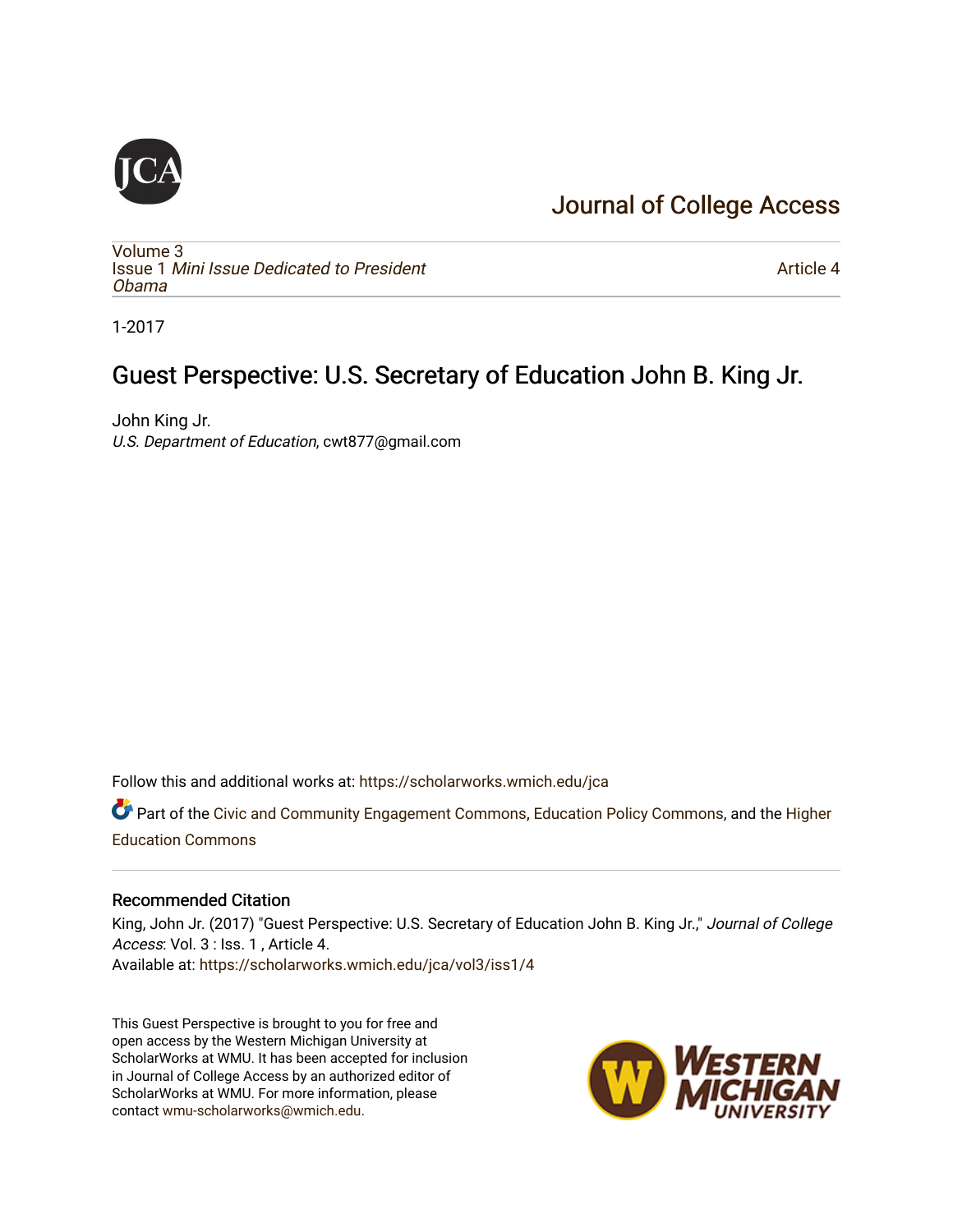

know you are all<br>working hard to bring<br>about the day when the<br>quality of educational<br>opportunities available to our working hard to bring about the day when the quality of educational opportunities available to our children is not determined by their race or zip code, the language they speak at home

or their family income, their immigration status, or whether they have a disability.

I also know that you believe, as I do, that education is a ladder. Rung by rung, it helps people reach places that would otherwise be an impossible climb.

When individuals have the chance to reach great heights, our society and way of life become stronger and better with every step they take.

So, today, I am here to ask you to act boldly on those beliefs. For all who believe that strong, equitable public education is central to a healthy democracy and a thriving economy, now is the moment for us to set aside the policy differences that we have let divide us, and move forward together courageously to defend and extend this fundamental American institution.

Speech Delivered on December 14, 2016



You've seen the powerful results that courage and hard work can deliver. I've seen them too, throughout my career as a public school educator. I've seen them in the District of Columbia and in the 31 states I have visited since coming to Washington.

And, as you may know, my life offers more proof.

New York City public school teachers quite literally saved my life. During the period when I lost both parents at an early age, they gave me a haven. They challenged me with high expectations and a rich, well-rounded curriculum; they provided me with hope in a time of despair; they helped me thrive and become the person I am today.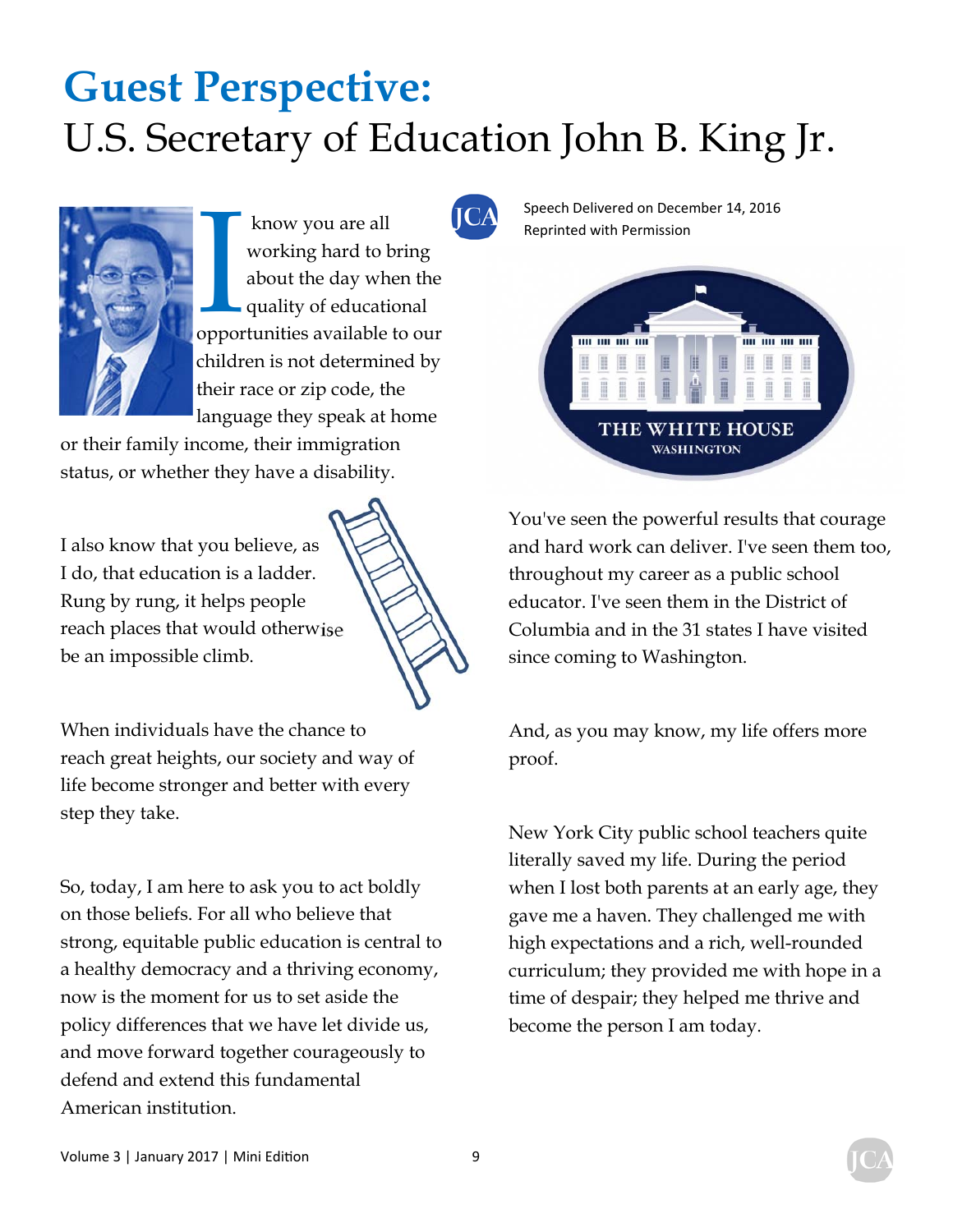So, my commitment to this work is personal. It's also rooted in my background as a high school social studies teacher and a student of history.

American history, like all human history, includes advances toward and retreats from our highest ideals.

The history of public education in America also is a stutter-step toward ambitiousness, inclusiveness, equity and excellence. But, make no mistake; education has always been central to our progress. Education gave Thomas Jefferson and Alexander Hamilton the tools and the vision to transform a colonial outpost into a great and powerful nation that inspires people across the globe. It allowed William Lloyd Garrison and Frederick Douglass to challenge the institution of slavery. Education inspired Susan B. Anthony to demand the right of women to help shape our democracy with their votes. And it was education that helped Martin Luther King Jr. and John Lewis find the words and the bravery to inspire a generation to march toward a brighter and more equal future.

But the work of "forming a more perfect union" continues, as it ever has and always must.



We must continue to press on, firm in the knowledge that when we pull others up, they do not pull us down. When the light of opportunity shines on those who lack it, it does not dim for those already in its glow.

The light of opportunity shines more brightly and more widely today than it did eight years ago. Thanks to the hard work of teachers and leaders, students and families, policymakers and advocates, the graduation rate is 83 percent, an all-time high, achievement gaps are closing particularly in Science and the most recent college graduating class was the largest and most diverse in our history.

But, for all our progress, more is required to meet the challenges our nation will face in the years to come.

Too many students still don't finish high school, and when they do, too many aren't ready for college. The relationship between poverty and educational achievement in the U.S. is among the strongest in the world.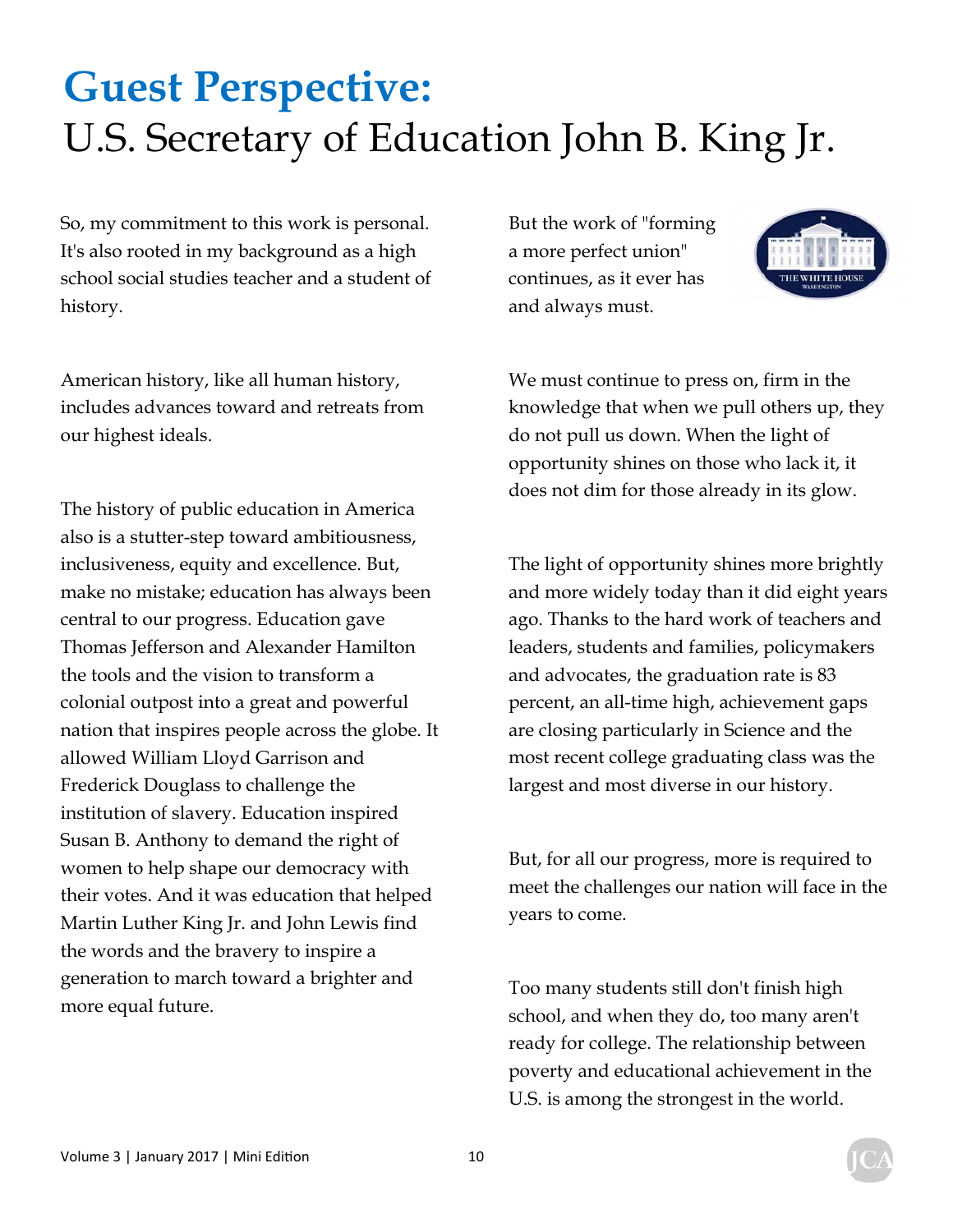Ensuring more Americans get the knowledge and skills needed to succeed in our country matters more than ever.

As recently as the 1970s, people with only a high school education could qualify for nearly three-quarters of the nation's jobs. Today, that number is below 40 percent.

One recent analysis found that 95 percent of the jobs created since 2008 required some postsecondary education or training. Think about that. If you didn't finish high school or even if you graduated—you can knock on 95 doors looking for a job before one opens. And everyone else without higher education will be trying to squeeze through those last five doors alongside you.

It is not enough for those already prosperous to prosper. Unless we are ensuring that all Americans can meaningfully participate in our nation's growth, our nation will not succeed. The simple fact, confirmed by the research, is that reducing income inequality positively influences economic output. When everyone has a fair chance, whole societies are healthier, better off and more productive.

I know some will argue that equity conflicts with liberty. But it's not liberty when the happenstance of birth binds a child to a life of limited possibilities. True liberty is the opportunity to take our lives as far as our drive and talent allow.

The pledge of allegiance, heard in American classrooms each day, affirms that in this republic, liberty and justice are the dual and enduring birthright, not of some, but of all. As long as that pledge stands, we can never separate the quest for liberty from the fight for social and economic justice.

When I talk about these lofty ideals, I think about students who made it as well as those who didn't.

I think all the time about Herman. Herman was a middle school student of mine at Roxbury Prep. He was doing well in high school and had a bright future ahead of him. But one day, mistaken for someone else, he was shot and killed by a young man in his neighborhood not much older than he was. At that moment, the potential of both young men was lost to their families and the world.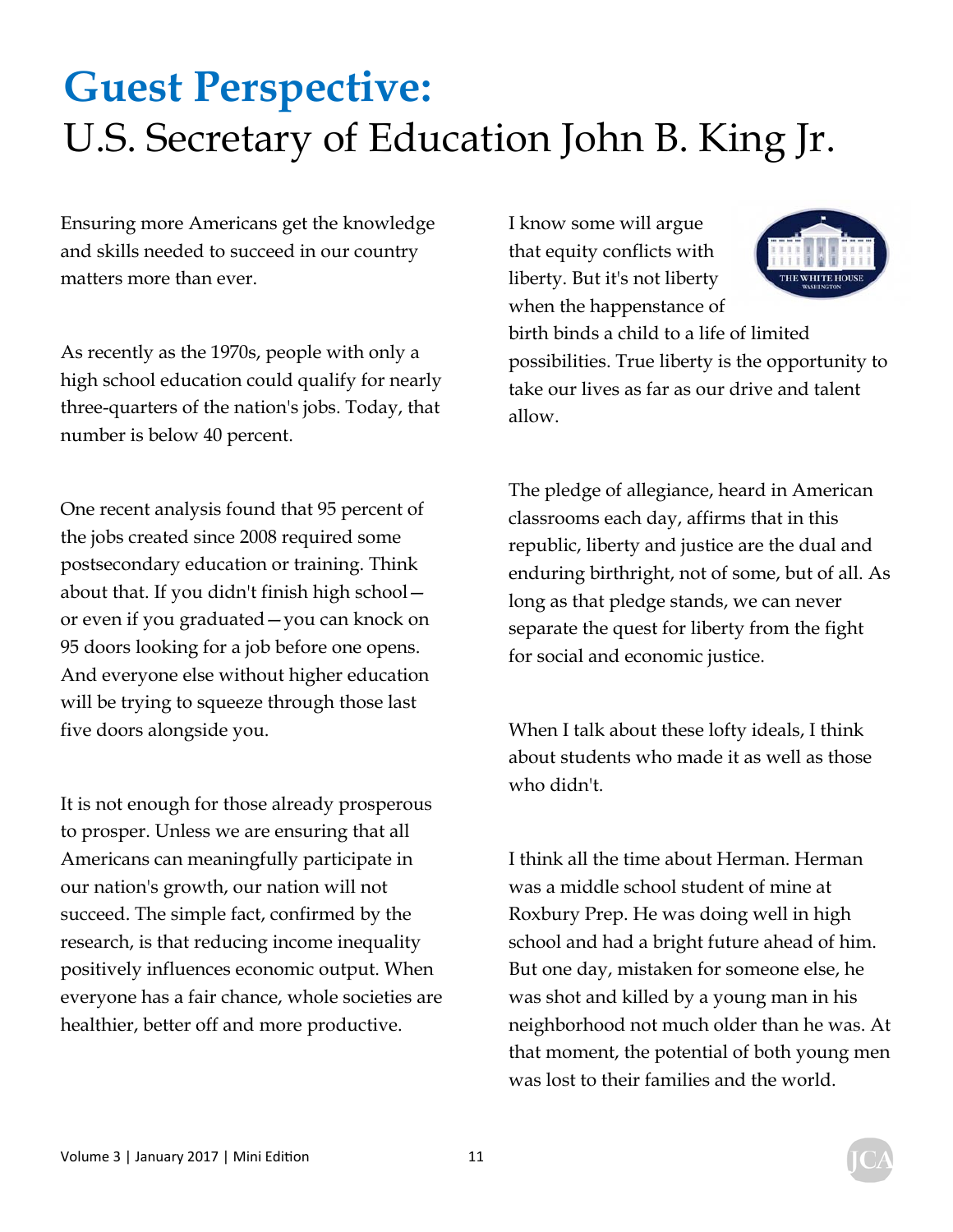Chances are that—like Herman—the young man who killed him was once a bubbly 5-year -old, waving his hand in the air, eager to be called on by his teacher. Herman had opportunities and support his killer did not. I find myself thinking about what happened to all that promise. What could society and our schools have done to offer help and hope, so he didn't wind up on the street corner, gun in hand, anger and hatred in his heart?

But I also think about Titciana.

Titciana was a quiet, shy sixth-grader. But her math teacher noticed how well she was doing. She encouraged Titciana to tutor her fellow students. School staff turned out to watch her play soccer and cheer her on. With the opportunities to lead and the recognition, Titciana thrived. She decided to become a teacher, graduated from Boston College, and returned to Roxbury Prep to teach math to others like her. She is now dean of students there.

So, what is it going to take to create an America where opportunity is plentiful and prosperity is widely shared, where we lose fewer Hermans and prepare more Titcianas?

You already know the key is education. And you know that making this vision a reality

will take more hard work. But it is work we can do together.



Today we have a choice to make. We can continue to argue amongst ourselves about our disagreements. Or we can work together in pursuit of larger goals. Now, I am not saying that we have to agree on every tactic or strategy. We won't. But I am saying that we can reject false dichotomies and disparaging rhetoric. We can stop questioning our allies' intentions and fight side by side for the belief that every student in America has the right to a great public education.

The passage of the new bipartisan Every Student Succeeds Act, or ESSA, marks a perfect time to set aside old debates and move forward together.

I think most of us can agree that the top down, one-size-fits-all approach of No Child Left Behind was a blunt tool, ill-suited to a nuanced task. ESSA, on the other hand, rightly empowers state and district leaders to develop strategies that address their unique challenges and needs. This exciting new flexibility could usher in a wave of innovation and improvement in education—and we should embrace it. But that doesn't mean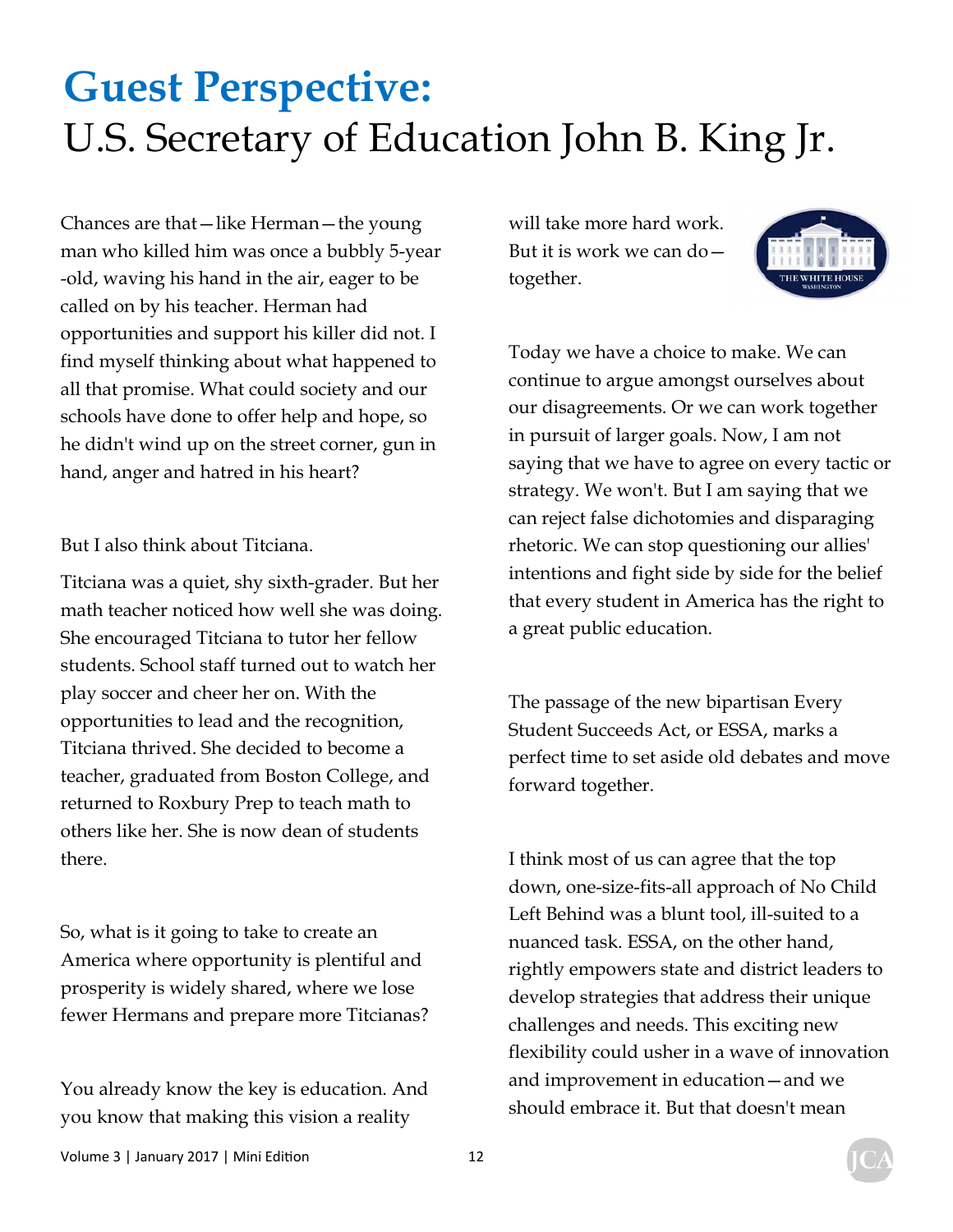every district should go it alone without guardrails for protecting students, guidelines for carrying it out, or the good ideas forged by peers through years of trial and toil.

Indeed, ESSA is fundamentally a civil rights law - an extension of the promise of educational equity made in the original Elementary and Secondary Education Act of 1965. We, as leaders, can embrace the potential of this law and do the hard work to see that it is implemented in a way that delivers on that promise. Or, we as a field can fall back on what's easy—to cling to cynicism and take comfort in the status quo.

We also have a choice when it comes to high expectations for every student. I remember the pride I felt when, as a fifth grader at P.S. 276, my teacher Mr. Osterweil taught us how to read and understand Shakespeare. And I remember the bright spark in the eyes of a student I taught in Boston who wasn't always as motivated in school as he needed to be, but discovered his passion for social studies while writing a research paper on the Harlem Renaissance.

I also remember the pain and self-doubt I have heard from students I have met all over the country who went to college, only to

discover they weren't yet ready to do the work there and had to take remedial courses.



Nearly every state in the country has established college- and career-ready standards. But we must fight the inevitable efforts to water down those expectations and undercut our efforts to improve education systems when the work gets hard. More importantly, we have to invest in schools and teachers so they can help students meet those standards.

And we must have the courage to hold ourselves accountable for their success. Without accountability, standards are meaningless and equity is a charade.

Often, when folks hear the word "accountability" in education, they think of tests and consequences. But our choice isn't between "test-and-punish" policies based on redundant or poor-quality assessments, or "wish-and-hope," with no tests and little insight into how, or whether, our children are learning. Those of us who have stood up for reasonable assessment have a responsibility to make sure tests are better, fairer, and fewer, as President Obama has called for. But we can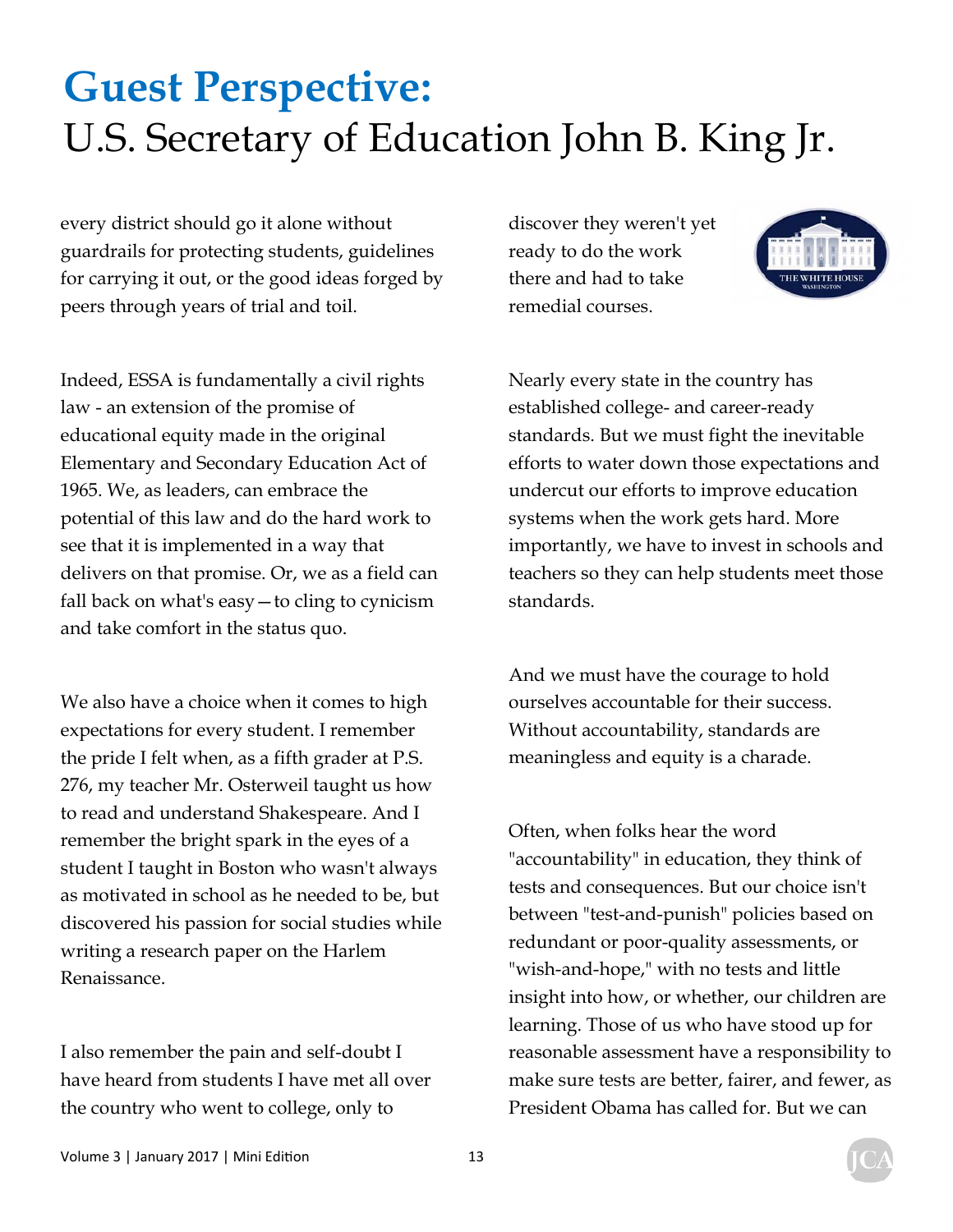do that while providing teachers and families with valuable information about how students are doing. And we can do it without overburdening students or crowding out instruction.

So let's agree there's a balance to be struck. Let's encourage states to use only the highest quality assessments: assessments that help students demonstrate what they are learning through critical thinking, creativity, and problem-solving, rather than rote memorization. And then let's recognize that meaningful accountability is about so much more than tests. Together, let's help states develop accountability systems that are rich and varied—that include measures such as chronic absenteeism, access to and success in advanced courses, or new approaches to discipline that help students improve their behavior and their academic achievement.

As we choose to strike a better balance on accountability and testing, let's also resist a false choice between allowing public charter schools and supporting traditional public schools. Our primary concern shouldn't be the management structure of schools; it should be whether they serve all students well.

Some of the best schools in places like Newark, Los Angeles and the Rio Grande Valley are public charter schools that are closing achievement gaps and preparing graduates who

finish college. And as I saw last week in Boston, charters and district schools in many places are forming partnerships allowing them to learn from and be inspired by one another.

If we believe that public schools will always be the bedrock of American democracy and opportunity — and I do—we should welcome good public charter schools as laboratories for innovation that can benefit all of education. And supporters of public charter schools myself included—must recognize the grave threat that ineffective ones pose to the entire sector. We must demand that charter authorizers set a high bar for granting a charter, rigorously monitor academic and operational performance, and close charter schools that fail their students. We must be equally rigorous in monitoring performance and working to turn around ineffective district schools. Supporting public charter schools and supporting district public schools means demanding quality for both.

Here's another false dichotomy: teachers are either exalted as the singular solution to all

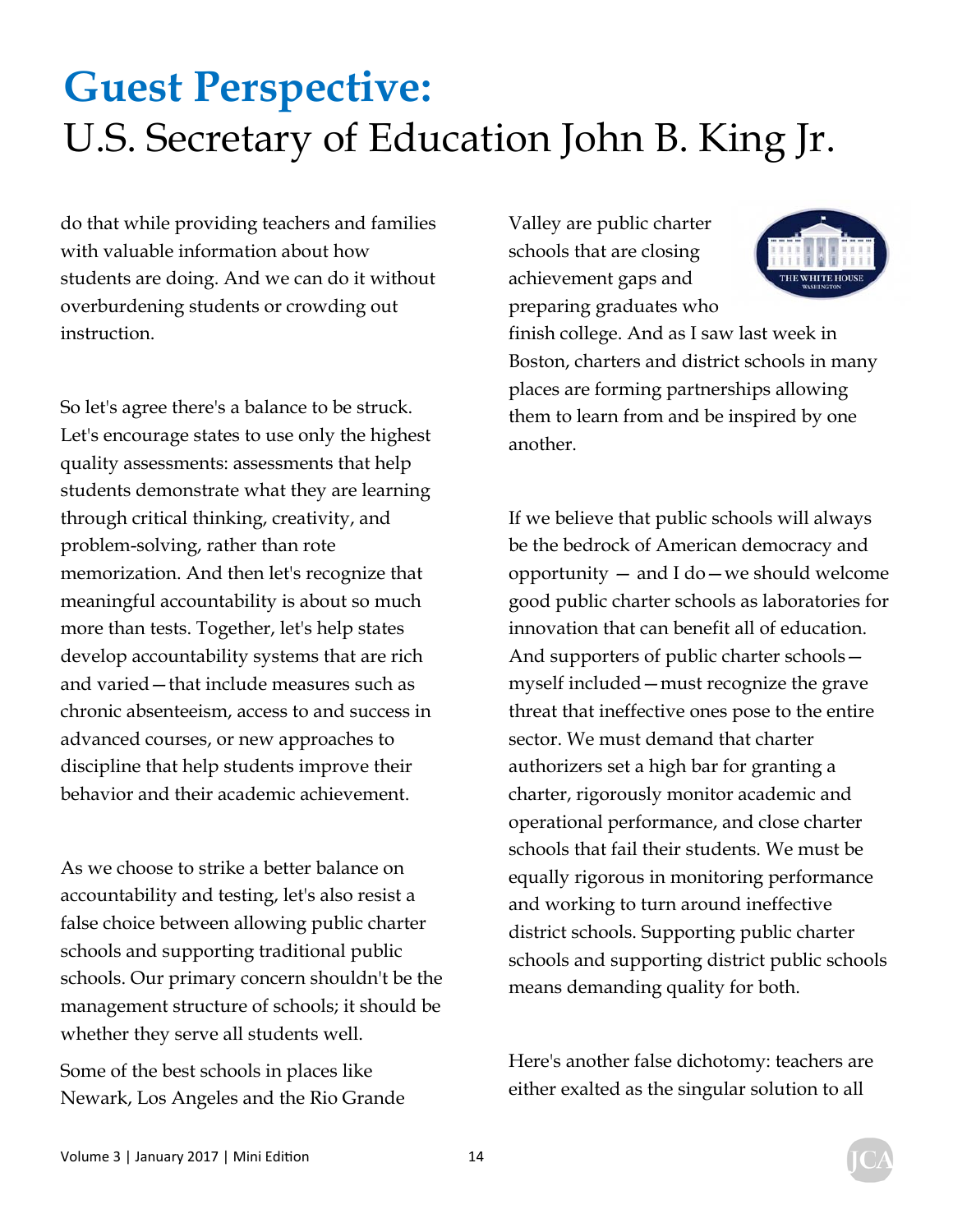our education problems, or they are criticized for failing to solve them singlehandedly. We can make a better choice: we can recognize that teaching is an incredibly difficult job. Teachers make dozens of decisions every minute, hundreds during a school day and thousands every week. We can invest in teachers' preparation and development and welcome their expertise and leadership in issues that affect their students and classrooms each day.

Over the past two years, I've had countless conversations with teachers here in DC and across the country. To a person, they talk about becoming teachers to find the best in every child and help realize that potential. But I also hear their frustrations with the crush of paper work and the hours wasted in unhelpful in-service meetings or drive-by professional development sessions.

I hear about how they crave the insights of trusted colleagues who, having watched them work, can suggest a different way to ask a question or a project that they might have assigned instead of a worksheet. And I remember how hard it is to find time to hone your craft when you can't even carve out a minute to use the bathroom between classes.

Teachers need more resources and the higher pay they surely deserve, particularly those serving



the highest need students. But we also need to make sure they have the space and opportunity - the clinically rich preparation, the collaboration time, the career ladders - to help them do what they joined the profession to do.

Quality. Accountability. Innovation. Effective teaching. These are among the most important issues we argue about in K-12 education policy today. But there are two more issues that we haven't always had the courage to address.

First, even successful strategies will fail without the funds to back them up especially in the schools and neighborhoods where change is most needed. Money is never the only answer, but money does matter. It pays for higher salaries and for school counselors. Money builds science labs and repairs leaky roofs.

Yet, in districts all across the country, students who need the most still get the least. It's even worse when you look across district lines. Many children in Detroit or Chicago or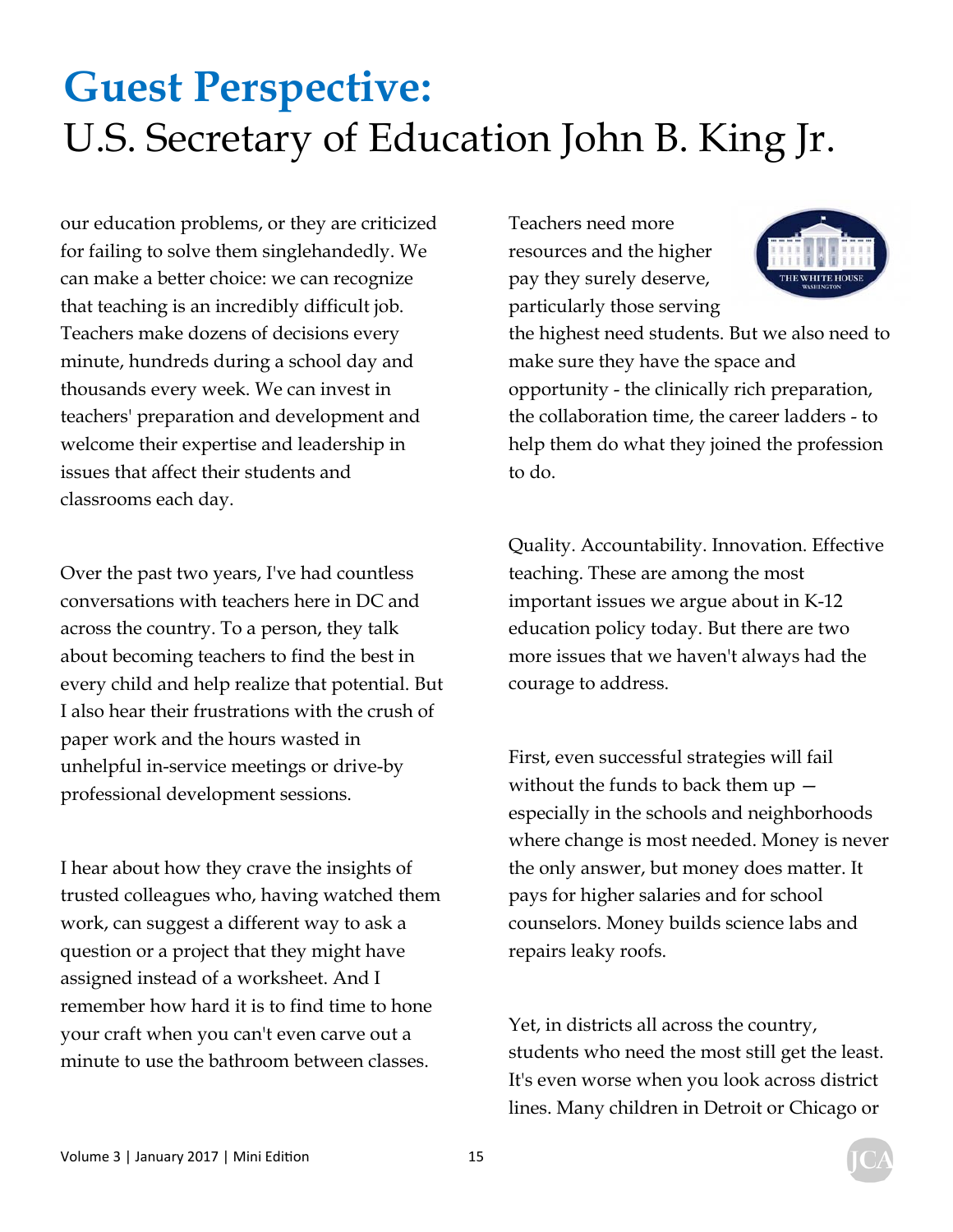Philadelphia can only dream of having the types of public schools that their peers a few miles away enjoy every day.

Federal dollars cannot begin to offset these inequalities. Yet, even a modest proposal to ensure that federal funds reach the students they are meant for has faced fierce opposition inside the beltway. But that's just the start of the conversation we need to be having about equitable access to resources.

It's not about one parent's child over another's, or one community's needs over another's. It's about choosing to invest in each other. Because we can't build fences high enough to divorce our own children's fate from that of children who live across town or across state lines. As a nation, we share one destiny.

That brings me to one more choice: between inclusion and segregation. This is among the most charged topics in education—and one we must confront. Our nation and our world are growing more diverse and interconnected. We need to recognize the multicultural makeup of our country as an asset, not a liability. This means we need schools that embrace diversity. Diverse schools are great preparation for all students. They help more

children succeed, help broaden students' perspectives, and help prepare them to



participate in a global workforce. And I am convinced that the growing conflicts in this country over race and religion and language would be profoundly reduced if our children were able to learn and play alongside classmates who were different from themselves and if they regularly encountered teachers and leaders of color in their schools.

Now, given the pitched battles of recent years' in K-12, the goals of increasing access to preschool and college completion might seem tame by comparison. But here, too, we have hard work to do and hard choices to make.

There is a growing bipartisan consensus toward increased access to preschool—as well there should be. But our choices don't end there, because access alone is not enough. The harder work before us is to ensure consistent quality for all students—because access to low -quality programs is no access at all.

We've seen similar momentum toward access to free community college and mitigating student debt to put a college degree or career credential within reach for every student. We must continue to invest in making college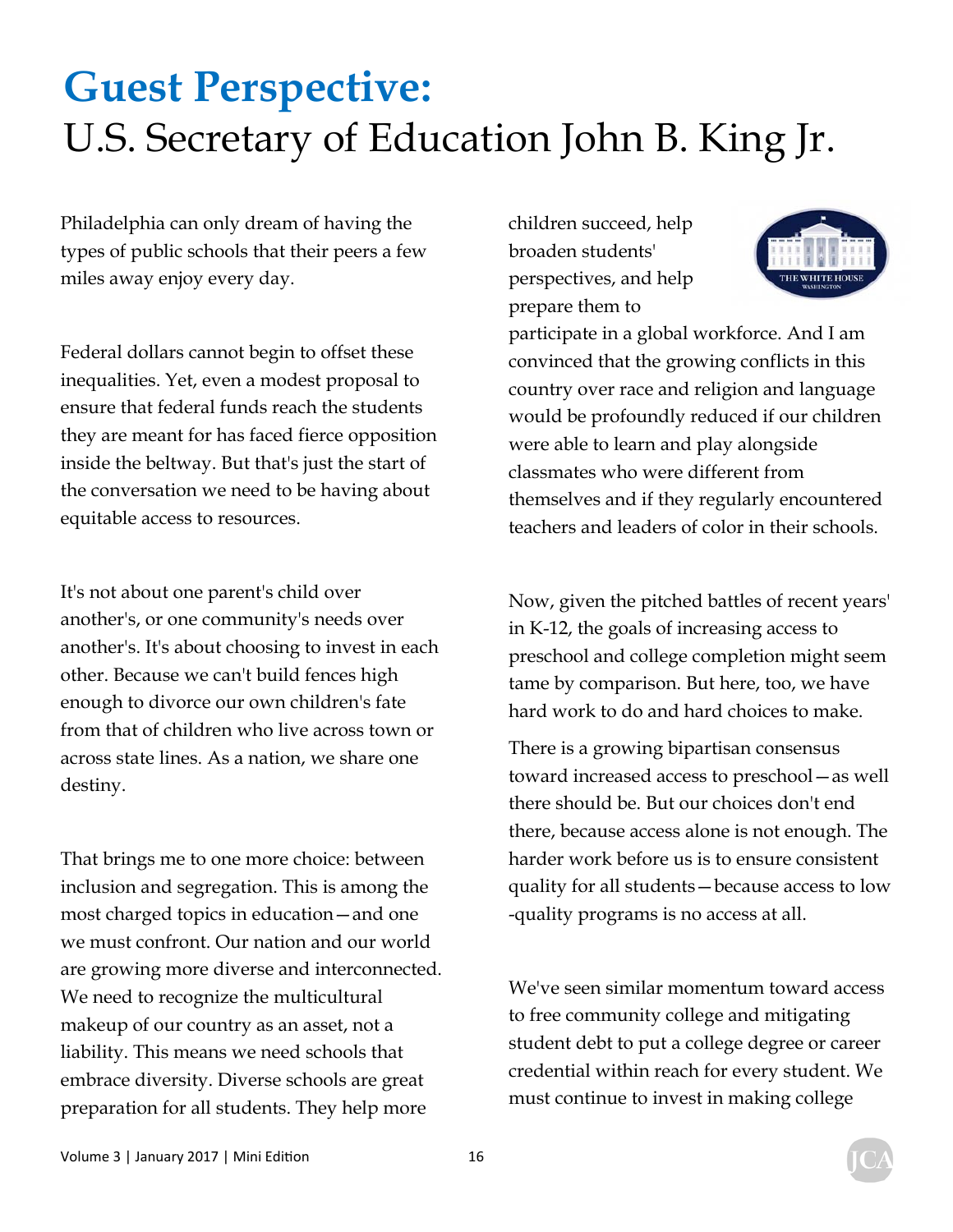more accessible and affordable. And that starts by refusing to turn back the clock to a time when tens of billions of dollars intended to help students went instead to wasteful subsidies for big banks.

But we do students—and the nation—a disservice if we focus on access and affordability without also supporting completion.

Across the country, some schools—from the City University of New York' ASAP program to Georgia State to Arizona State University are doing whatever it takes to help more students of every background enroll in college, stay on course, and earn their degrees by providing personalized, ongoing support and advising. We need to push more college, system, and state leaders to step up and adopt such evidence-based practices.

But there are also schools that deceive students, derail their dreams, and defraud families and taxpayers. There's no place for those schools in America.

We have cracked down on these predatory institutions, and that work, too, must continue. Because the most expensive degree is still the one that you never complete; or the one not worth the paper it's written on.



None of the challenges I've mentioned today are easy, but here's the thing: solving them is not a mystery. The answers are out there. As Amanda Ripley recently wrote, in reflecting on the recent PISA results—and I quote— "The smartest countries tend to be those that have acted to make teaching more prestigious and selective; directed more resources to their neediest children; enrolled most children in high-quality preschools; helped schools establish cultures of constant improvement; and applied rigorous, consistent standards across all classrooms."

But we don't need to look to practices of international competitors for all the answers. We have them close to home as well. That is why this Administration has invested in I3 (the Investing in Innovation program) and in the Institute for Education Sciences to gather evidence of what is working—evidence that meets the rigorous standards taken for granted in medicine and science.

While we need to continue to encourage innovation and use what we learn to keep